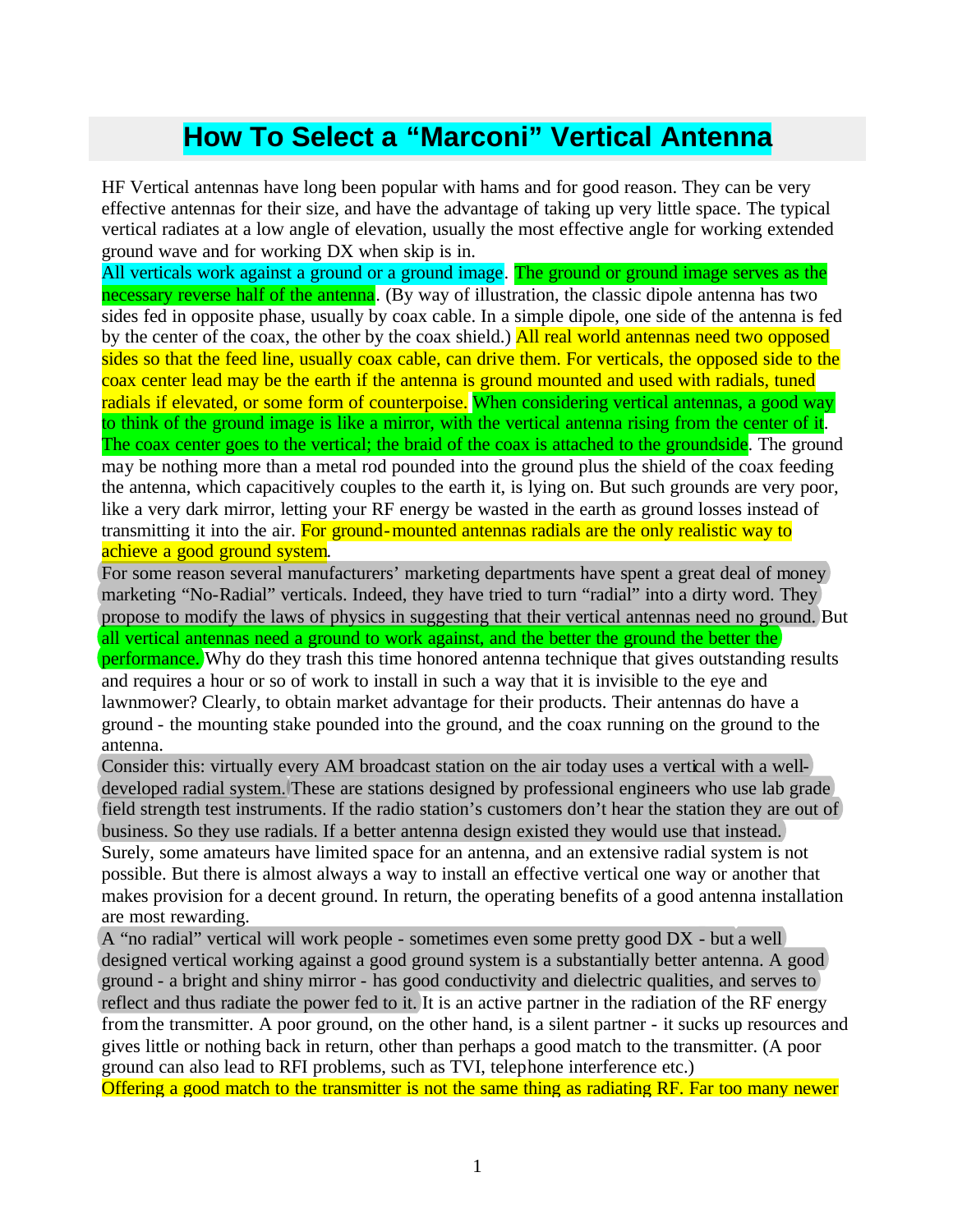hams have been lead to believe that because an antenna has low SWR all is well. A vertical with a poor ground is entirely capable of offering a perfect match to the transmitter, with 1.0:1 SWR, yet with the ground absorbing much of the RF and turning it to heat, cooking earthworms perhaps but emphatically not radiating into space.

The same is true of a vertical of inefficient design in the antenna itself. Engineering analysis has proven that an inefficient vertical antenna needs only an inefficient ground, and that a superior ground under an inefficient vertical will not significantly improve its performance. This fact has proved a blessing to those antenna manufacturers who advertise their antennas as needing no radials. This, by the way, also explains one brand of verticals that actually advertise their products as being "quiet" antennas. The antennas are quiet because they are horrendously inefficient and ineffective! (The company making these claims quotes from product reviews in several smaller ham magazines about how quiet and how effective their antenna was in tests. Curiously, they don't quote the review of the same antenna published in the world's largest ham radio magazine, which pointed out that the antenna was strangely DEAD on several important bands, both receiving and transmitting, even though that company advertises heavily in that magazine.)

Verticals have a reputation of being "noisy" antennas - and so they should - a good vertical receives signals from all directions, unlike antennas with definite patterns, such as yagis, quads or even dipoles. If a vertical is "quiet" something is wrong. Even if the SWR is good.

If you live along the east coast, working a log-full of European and African DX is no big deal, even with an inefficient "no radial" antenna. After all, there are easily a hundred DXCC countries little further from you than California, and with a path that is mostly salt water, frequently over easier north/south paths. But if you live in the dryer parts of the west, over thin and rocky soil, such antennas are guaranteed to lead to DXing frustration. East or West, there is no valid reason not to try to put up the best antenna you can, and if it is to be a ground-mounted vertical then you should try to get the best ground system under it you can reasonably manage.

What constitutes a decent ground? The **ideal ground** is considered to be 120 radials, of half a wavelength long, equally spaced around the antenna. Of course few can manage such an ambitious approach. A **good ground** would consist of 15 radials ¼ wavelength long, using the wavelength of the lowest frequency band to be considered. An **acceptable ground** can be made of 8 radials at least 1/8 wavelength long - which would be only 16 feet on 40 meters. **And even three or four radials** of 10 feet or more is a good deal better than the casual stake in the ground. But putting down more radials will be well worth the effort, even if some of them can not be as long as others. More is better.

Ideally the radials would radiate from the base equidistant in spacing. But in reality the radials will work fairly well anywhere they are put. Bending a radial around a corner, a tree, the doghouse etc. or running it next to the driveway are all perfectly acceptable variations. Radial wire can be any copper wire from about #20 and larger, insulated or bare. Aluminum or steel wire will work, but are harder to get good connections with, and tend to corrode more rapidly.

Radials need not mess up a lawn either. A little trick works wonders - if you are putting down a radial system in a lawn, purchase some very large nails at the hardware store, preferably at least 4 inches long. Put a turn of radial wire around a nail; press the nail all the way into the earth. Draw the radial out perhaps ten feet, take a turn around another nail, lay it on the grass and pull it tight, then press that nail into the dirt. Draw the remaining wire out further; put another nail in, etc. If necessary, in between nails push in wire staples, perhaps cut and bent from a few inches of the wire from old coat hangars, to hold the wire tight to the ground. If done right, within about 6 weeks the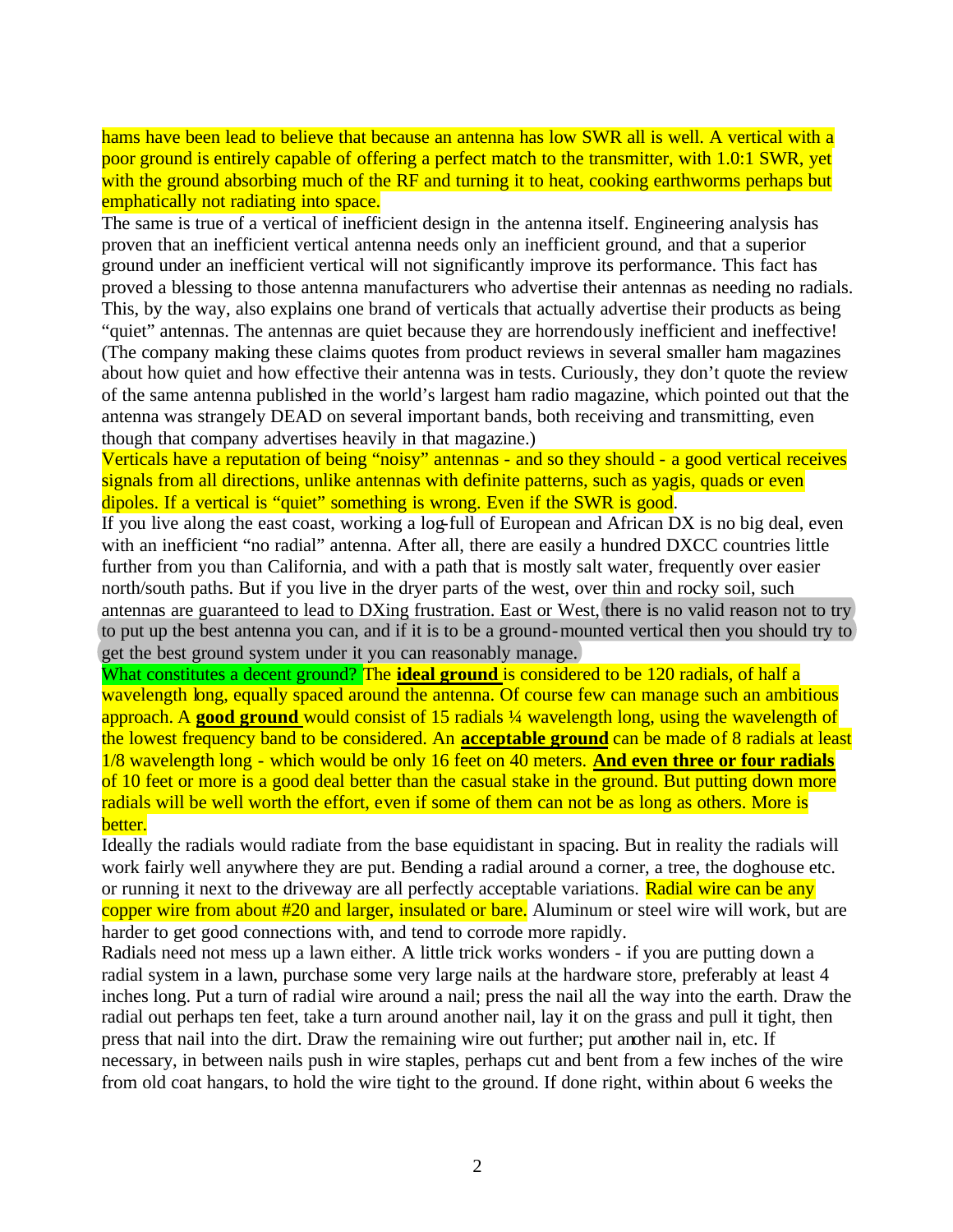radials will disappear into the thatch and will never bother the lawn or lawnmower.

A recent design effort by several manufacturers has involved adding a limited counterpoise as a standard part of the antenna. Such a counterpoise generally consists of a few rods or tubes perhaps six or seven feet long radiating horizontally from the antenna. The idea behind this is to capacitively couple with the real earth below. While such a counterpoise is definitely better than nothing, they do present several problems. For one, they are limited by the quality of the earth below them. Damp, loamy earth gives far better results than does sandy or rocky dry soil. Regardless of the soil quality, such a counterpoise works better for the higher bands than the lower bands, where it becomes progressively less efficient.

Another problem is that because of the variable nature of the soil the antenna is above, some tuning of the antenna will surely be required, even though the manufacturer is trying to keep the antenna installation extremely simple. However, lossy antennas with poor grounds may not require tuning for good SWR - the losses mask the matching problems - and also the weak signals. In such cases, the manufacturer's marketing department tries to make lemonade out of a lemon by calling the product "quiet", and bragging that their antenna requires no tuning.

*When considering a "no-radial" vertical, remember - virtually every AM broadcast station uses verticals with radials - lots of radials. If professional broadcasters with years of research and experimentation behind them thought there was any better way to build a vertical than to use radials, they would certainly do so. Don't be confused by gobbledygook buzzwords like "elevated asymmetric feed." If that is so good, why don't professional broadcasters use it? Answer - it isn't.* **Verticals With Traps**

Most hams prefer to work multiple bands. When antenna possibilities are limited, this indicates a multi-band antenna. Unfortunately for the user, the most common design approach for multi-band antennas is to use traps. A trap is a combination of a coil and a capacitor. The combination is designed to prevent RF above the trap frequency from passing through the circuit, while RF below the frequency can move through.

This sounds great, but unfortunately **traps force serious compromises**. For one thing, **ALL traps are** lossy. The ARRL Handbook states that traps attenuate RF between .5 and 1.5 db for every trap RF passes through. Consider for a moment a 40 - 10 meter trapped vertical, with traps for 10, 12, 15, 17 and 20 meters. The antenna should work well on 10 meters - on that band it is full size and there are no traps. But on say 20 meters, the RF has had to pass through the 10, 12, 15 and 17-meter traps. If the traps are "efficient" and only attenuate .5 db each, then your signal has lost 2 db - almost half your power! But if the traps are inefficient, you can lose as much as 6db - 75% of your signal! Wasted. And in a vertical, this loss is before we even get to grounding problems! Always remember, especially when reading expensive four-color advertisements, that the term "High Performance Trap" is a classic oxymoron, like "Jumbo Shrimp".

Worse, that is not the entire problem with traps. Since each trap includes a coil, the antenna is physically shortened for the lower frequency bands. A full sized quarter wave vertical for 40 meters is about 33 feet high. But a trapped multiband vertical such as described above is typically somewhere between 15 and 18 feet high. While being physically more compact can be an advantage in some cases, it also inevitably means that the antenna is significantly less efficient, even ignoring trap losses. Further, all else being equal, the bandwidth is considerably narrower. And, being shorter, the antenna does not stick up as far, which means in turn your transmitted RF is more likely to get squirted into the trees, the power lines, the neighbor's VCR etc., and not over the horizon into the DX station's log.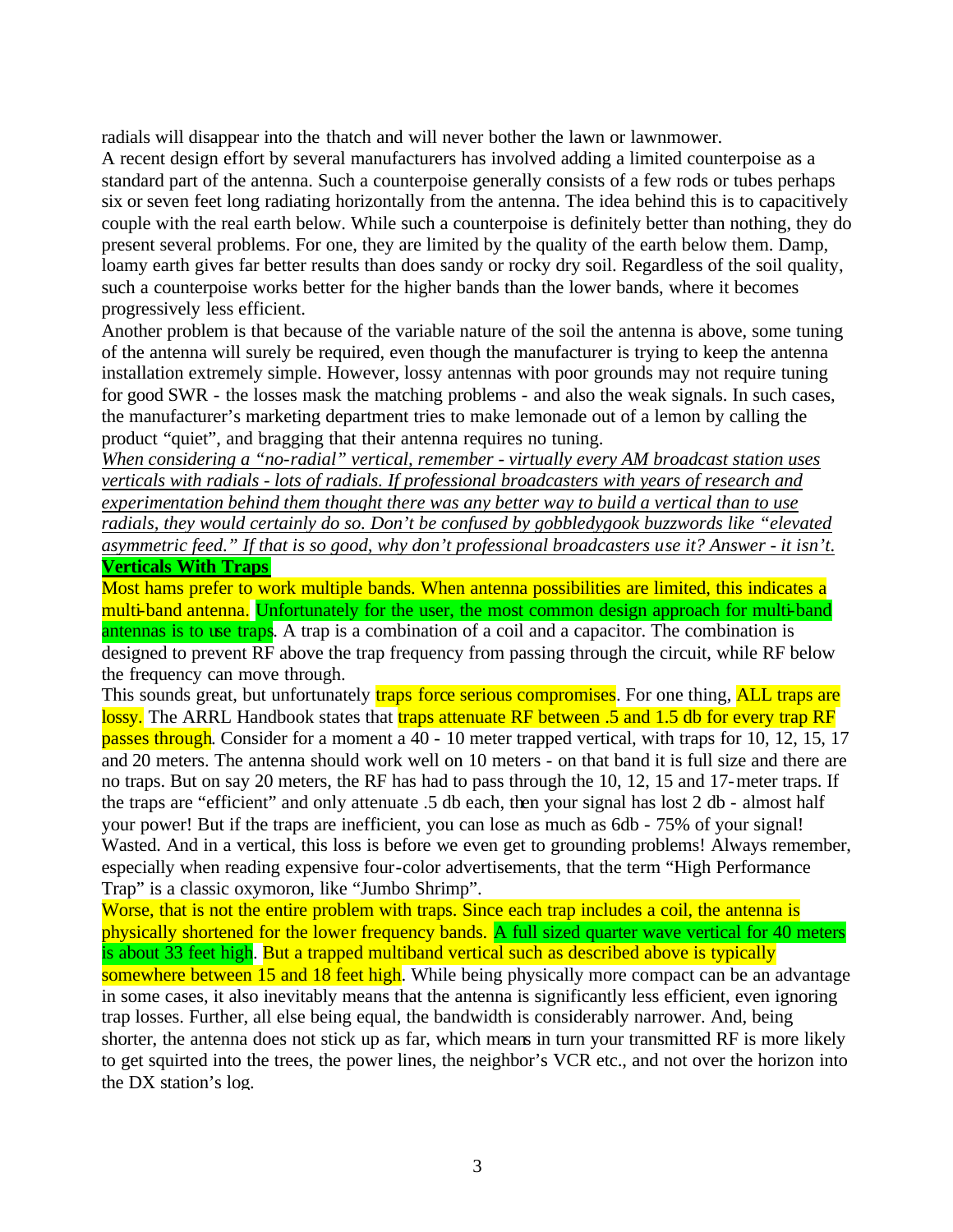Another significant disadvantage of a trapped antenna is that the radiating part of the antenna is always at the bottom. The RF travels up the antenna from the coax feed point until it reaches the trap appropriate for that band, and stops there. So on 10 meters, the bottom of the antenna up to the first trap is hot, the rest cold, RF wise. On 15 meters, the RF passes through the 10-meter and 12 meter traps and travels up to the 15-meter trap and stops there. All the length of the antenna above that point is wasted for that band. But it would be better if the antenna could radiate at the top clearer of trees, houses, TV feeds etc. But trapped antennas simply cannot give you that option. Taken in sum, traps are a poor way to design a multiband antenna. Traps are lossy, narrow the bandwidth, and on most bands do not fully utilize the full physical length of the antenna. There are other issues, such as impedance matching, that come in to play as well with trapped verticals, however we suggest you modestly avert your eyes, shudder, and move on.

But for the designer of trapped multiband verticals, all is not lost. Remember from above, research has demonstrated that having a significant ground system under a shortened antenna is a waste anyhow. A rather reliable rule of thumb is that the radials need be no longer than the vertical is high. Since the ground makes the image the vertical requires, the antenna only needs and can only use an image as good as the vertical radiator. A short, lossy antenna needs only a small and lossy ground it simply can't do much better with more.

Clever marketing departments immediately jumped on this - "Since we have an inherently lossy antenna that won't work any better with a decent ground, we can offer it as a 'No Radial' antenna! And without a decent ground, we can get better bandwidth too!" And so they did. (A good ground actually narrows the bandwidth, because the efficiency is higher.

## **The Low Bands**

For most hams, working bands like 80 and 160 meters is going to require something of a compromise in antenna size. But if shorter antennas were all that great, as some manufacturers would have you believe, the big guns on 80 and 160 would be using an eight foot whip with a big coil attached. Trust us on this - they don't.

Still, selection of a multiband vertical antenna based on the physical length of the antenna can be a major mistake. One commercial antenna for example is 45 feet tall. But that antenna has a feed point well above the base, so that the portion below the feed point is actually a part of the ground system, and the actual length of the radiating upper portion is significantly less. Also, that antenna brags about having "no radials", but states that a counterpoise of three wires of 57 feet each is required. But even though the wires are called a counterpoise instead of a radial system, they still are a radial system. And a pretty poor one at that. So, even though the antenna is taller, which is good, the efficiency is poor, which is bad. Adding more radials would seemingly make it work better, but the manufacturer tells you that more radials, sorry - counterpoise wires - in fact hurt the antenna. Which in reality confirms its very poor efficiency. But at least that antenna has a well-deserved reputation of being "quiet." And that's why.

Another well-known brand of vertical, featuring "high-efficiency" traps, offers an 80-meter add-on to the top, bringing it to over 34 feet tall. This antenna configuration too requires several counterpoise wires. So, not only does it suffer from a poor ground, but 80 meter RF must pass through SIX traps. These traps are an RF killer, "high efficiency" or not. But here again, an antenna of poor efficiency coupled with a poor ground gives a good match for good SWR, good bandwidth and lousy performance.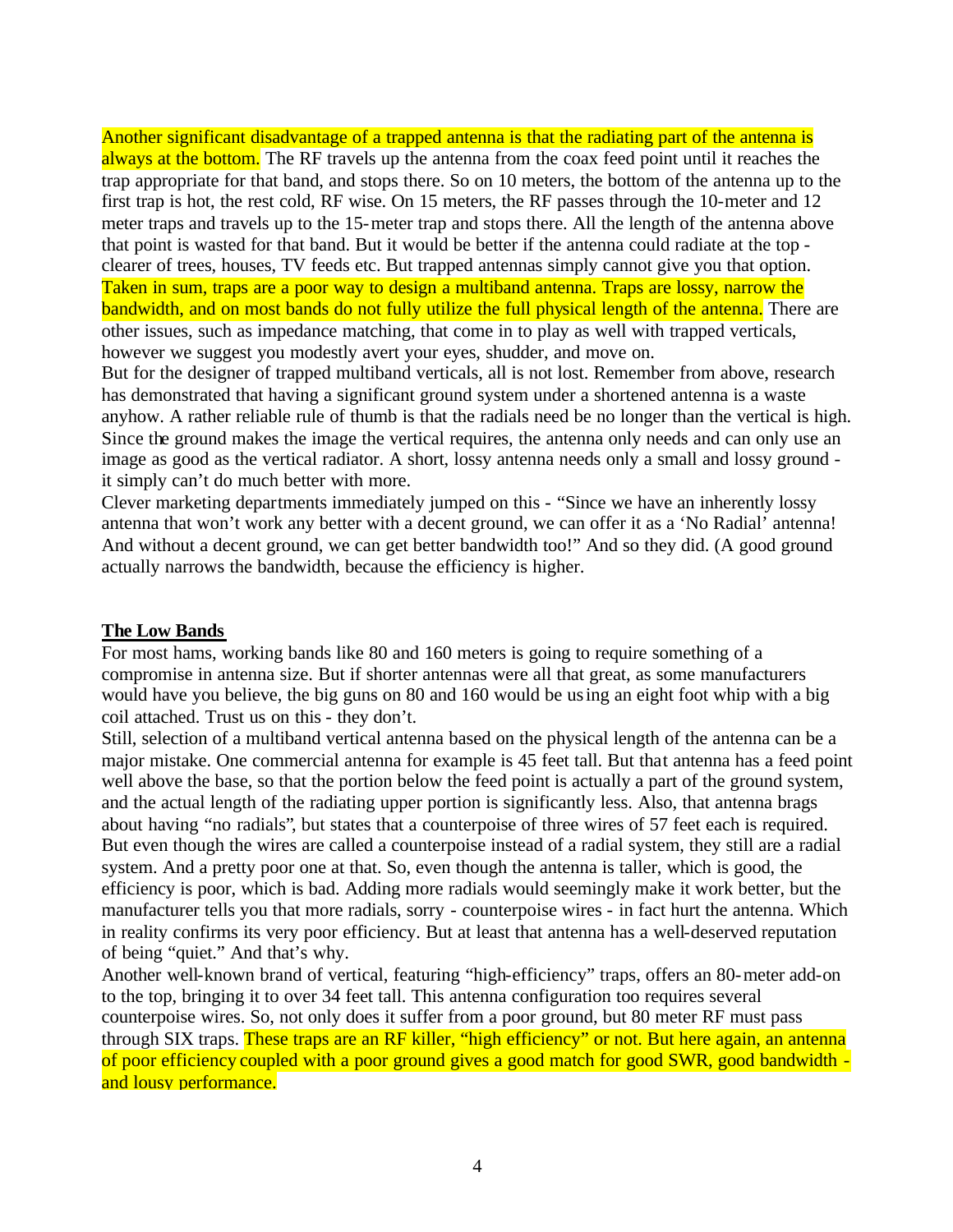## **A Better Way**

Could there be a better way to design a multi-band vertical?

WODN, Don Newcomb, then a professor at a major Midwest university, thought so. Don developed and secured several patents on what is a truly superior design - the Butternut vertical. Don's

patented antenna design is entirely different from other commercially offered vertical antennas. He started with a basic vertical, 26 feet long, and instead of festooning and limiting it with traps, he designed a multi-band matching network whose sole purpose is to match the 50-ohm coax to the antenna. Don's unique design uses the whole antenna to radiate on each band, with the exception of 6 and 15 meters, which will be discussed later.

This means that the entire antenna radiates on each band instead of a portion, as with the other allegedly comparable antennas offered. And, with the whole antenna radiating, the RF reaches the top of the antenna, instead of being choked off by lossy traps further down. Even though the physical length of the antenna is shorter than some competitive antennas for the low bands, the trap free design when coupled with a decent ground make it more than competitive on the bands. There are other significant advantages too - being trap free the SWR bandwidth is considerably enhanced, even though an efficient ground serves to reduce it. (Which makes an interesting conundrum - a longer antenna has more bandwidth, but a more efficient ground narrows the bandwidth - the end result is that the bandwidth of an efficient antenna and an inefficient is often about the same. The only real difference then becomes that the efficient antenna radiates far more power than the inefficient antenna. Which would you want?)

At the higher bands the real length of the antenna exceeds ¼ wavelength so that the angle of radiation is lower, enhancing DX performance.

The matching network used is an ingenious combination of high-Q coils fabricated from large diameter aluminum wire, and heavy-duty high voltage ceramic transmitting capacitors. Needless to say, there are no traps, "high performance" or otherwise. Traps cause loss. Period.

On the Butternut vertical, for 15 and 6 meters a different approach is used. Decoupling stubs run parallel to the antenna, which result in the antenna radiating as a slightly extended, full-sized, trap free quarter wave vertical on fifteen meters, and as a ¾ wavelength vertical on 6 meters.

The ingenious Butternut design lends itself to several different methods of mounting and installation. The antenna can be mounted above ground on a roof, and if that is the best solution a complete accessory roof mounting kit is offered. Also, roof mounted antennas require tuned radials for best efficiency. A compact set is offered as an option, but the manual accompanying the antenna describes the simple steps to make your own. Alternately, pieces of wire cut to length will do very well, and again complete instructions are offered in the manual.

Perhaps the most common installation method is ground mounting. With Butternut verticals, it is very simple - a 24" tube is pounded into the ground, and the antenna is mounted on top of it. No guy wires are required. Radials are placed on the ground radiating from the base of the antenna, and are attached to it. If the radials are properly installed they soon disappear into the thatch of the grass and the resulting installation will offer many years of superb performance.

Another way the antenna can be installed is with the accessory Counterpoise Kit. The antenna is mounted on a post or mast so that the base of the antenna is about seven feet above ground. The counterpoise assembly is mounted immediately below it. Any counterpoise must be considered a compromise for any vertical HF antenna, and if a proper radial system or a roof mounted installation with tuned radials is possible that would be the preferred approach. But when that is not possible the Butternut counterpoise creates a fairly effective artificial ground that still easily outperforms the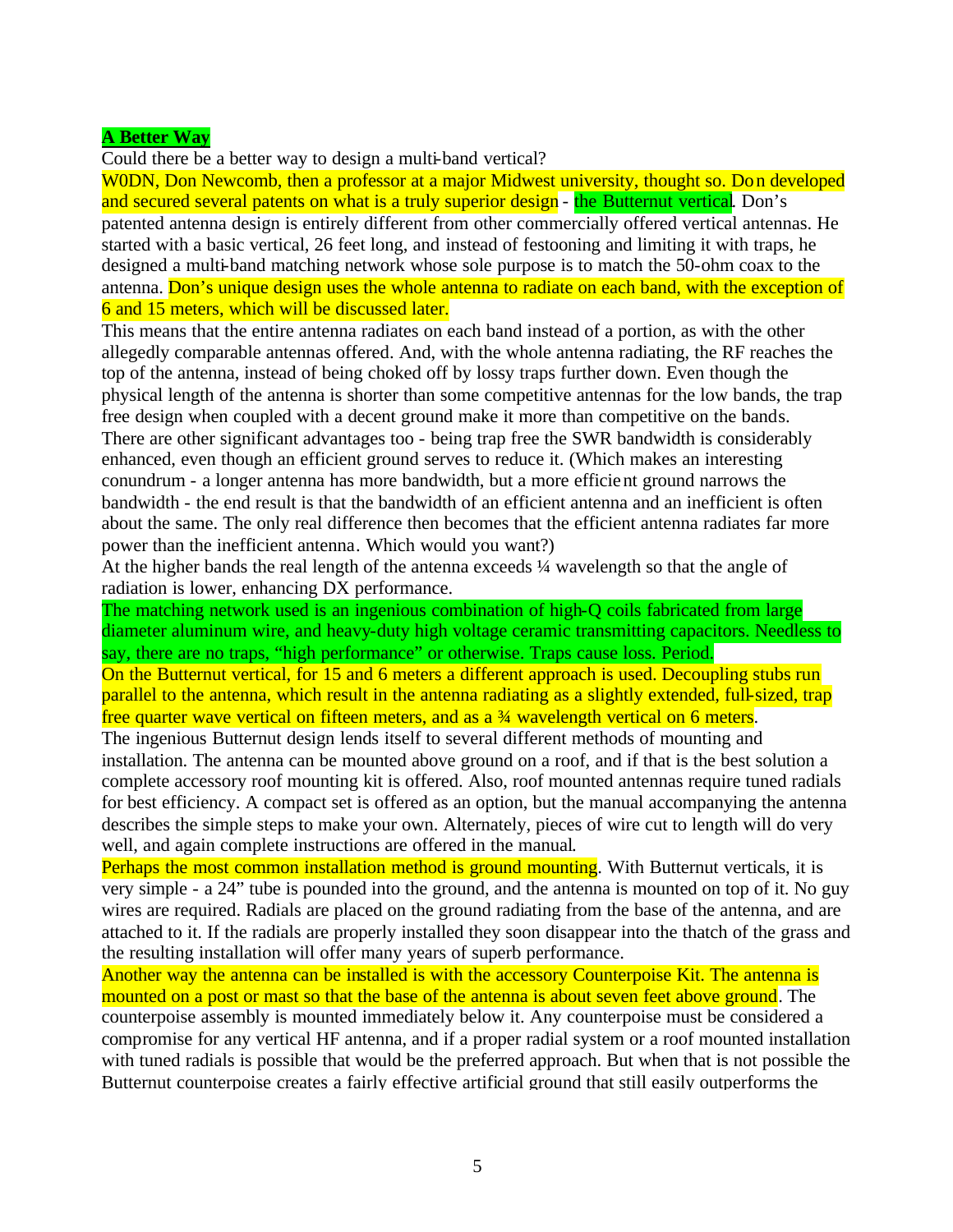"no-radial" and trapped antennas, even with their built-in counterpoises.

It should be noted that in the last year or so other vertical manufacturers have begun singing the praises of counterpoises so that they can retain their "no radial" design purity. One example is particularly ludicrous - where the manufacturer offers an 80-meter kit that calls for several "counterpoise wires placed on the ground around the antenna." To any casual observer these would look like radial wires but since the associated antenna is widely promoted as a no-radial vertical clearly they can't be radials. So instead we put a fig leaf over them and call them counterpoise wires. Right?

In any case, that design, even though it uses radials, has so many traps its performance on the low bands in particular is very limited.

For most users, what is the problem with radials? Especially when they add a considerable boost to your signal? True, in a few installations any significant radial system simply is not practical for reasons beyond the control of the operator. But even in such a setup Butternut verticals will work as well and usually outperform the no-radial designs, thanks to the trap free design that allows the whole antenna to radiate. An antenna with no radials is clearly better than no antenna at all, but if properly designed it will always work better with a radial or counterpoise system. So OK. Instead of a Butternut you elect to put up a "no-radial" antenna and make it work better with radials. Right? Maybe, maybe not. Indeed, probably not. How come? The problem here is that frequently the designer of the "no-radial" antenna was able to achieve a decent match and SWR on the amateur bands only thanks to the losses and poor coupling to ground inherent in his or her design. Adding radials to such an antenna improves the efficiency, and suddenly the losses that insured a good match start to disappear. The antenna impedance changes, beyond the controllable range of the tuning network. But not to worry - the manual for such antennas usually specifically tell you not to add radials - they warn you that the antenna will not tune - they just don't tell you why. One last point to consider - all Butternut HF verticals work on 80 meters and can additionally be used on 160 meters with the accessory Butternut 160 meter Top Band Resonator. Only a few "competitive" vertical antennas operate on 80 meters even with accessory kits, and fewer still operate on 160.

There is a lot of gobbledygook around about multiband vertical antennas, most of it from manufacturers who are trying to gain sales by claiming to defy the laws of physics. Most of these claims are better suited to fertilizing roses rather than educating potential customers. They rely on a sad reality - almost any amateur who puts up their product will hear signals and work people, and then think he got his money's worth. He is excited, and tells all his friends what a great antenna he has. What that amateur does not realize is that other products that cost no more money will far outperform what he got snookered into buying, simply because he has no basis for comparison. Another marketing technique you will see in the ads is comparing a certain vertical against another unnamed product, of course making the advertised product out to be far superior. And so it might prove - there have been some dreadful products marketed at one time and another, long since discontinued. Further often they have been in use for years, quietly deteriorating in the weather, and are fed with waterlogged coax. Then a new antenna with a new feed line is put up near by for the purposes of "A/B" testing. That it works better is then used in the advertisements to suggest that the advertised product is clearly better than ALL other such antennas. It should appear obvious that is probably not so.

If HF verticals without radials were as good as HF verticals with radials, Butternut would certainly manufacture such a product. After all, Butternut has been manufacturing verticals for over 20 years.